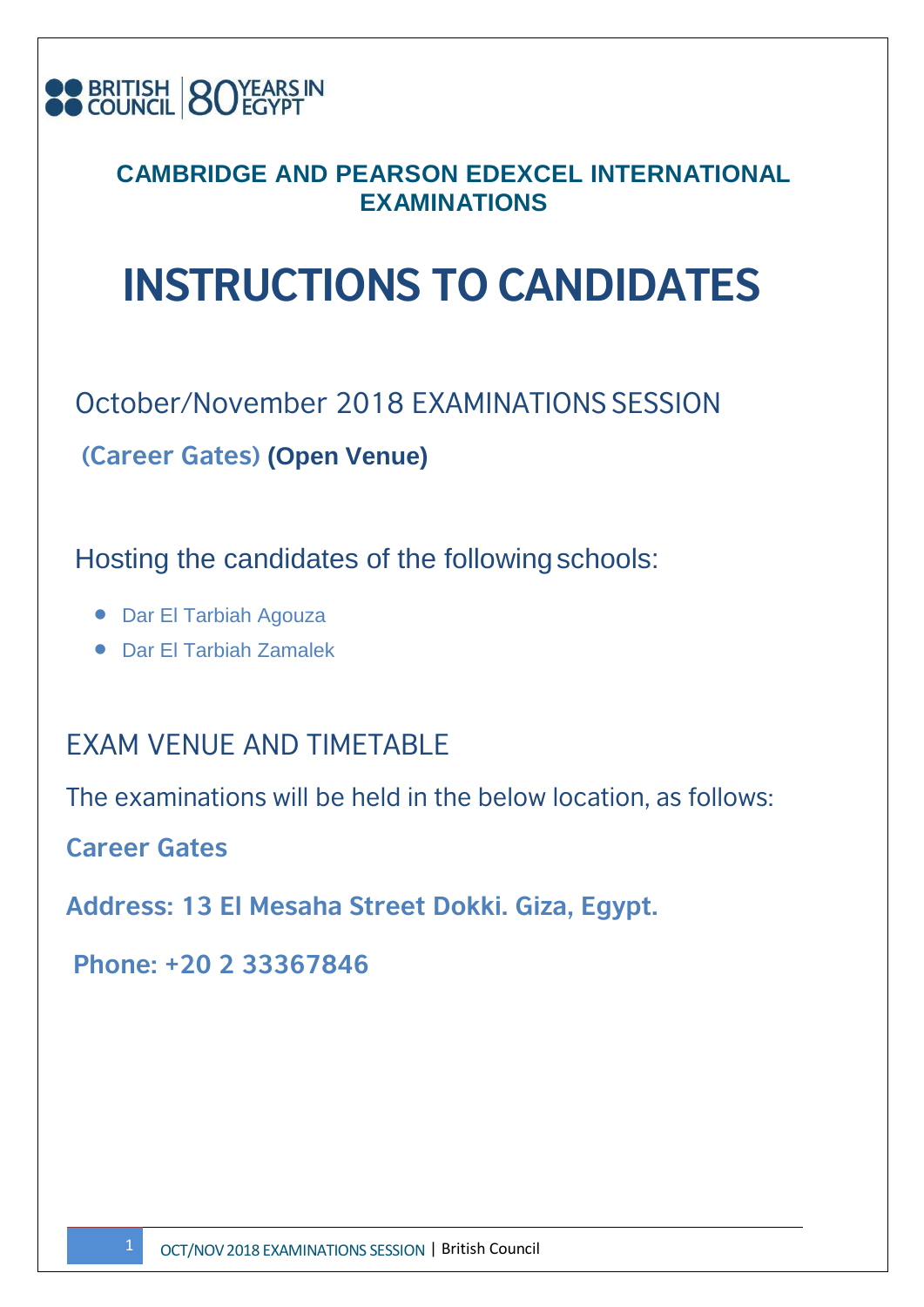

## Cambridge and Pearson Edexcel International examinations starting Time:

#### **A) Cambridge International:**

Morning session will start at 11.00 a.m. and the afternoon session at 3.00 pm.

#### **B) Pearson Edexcel International Examinations:**

|               | <b>Start Time</b> |       |
|---------------|-------------------|-------|
| Qualification | AM                | РM    |
| IAL           | 09:00             | 12:00 |

**You are expected to be present 45 minutes before the scheduled start time**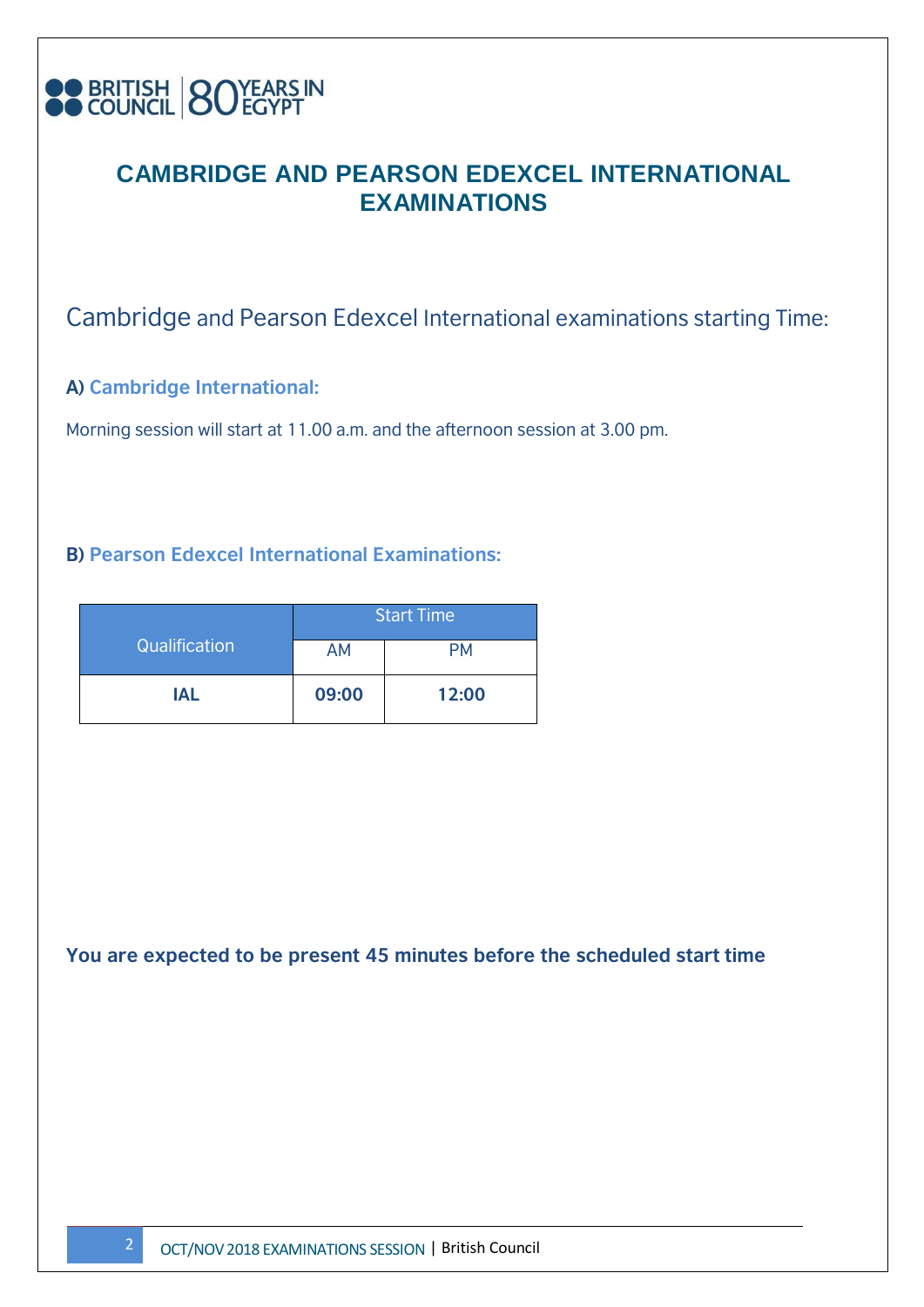

Dear Candidates,

#### **PLEASE READ THE FOLLOWING INSTRUCTIONS VERY CAREFULLY:**

- You must be in possession of original statement of entry with your picture which you should have received from your school.
- Please make sure that you are fully aware of the examination venue (place) and starting time.
- Please note that your Individual Statement of Entry (final) and your timetable are the documents you should follow regarding examination dates & timing.
- **Seat numbers**: Your seat number changes for every examination. Before each examination you must check your hall and seat number on the venue noticeboard.
- **Clashes:** Candidates with clashes on their timetable should check daily the noticeboard for further instructions concerning clashes for each specific examination. All instructions will be clearly displayed on the Examinations Noticeboard.

• Every school should have a school representative with an authorized letter from the school's coordinator to accompany candidates to the exam venue.